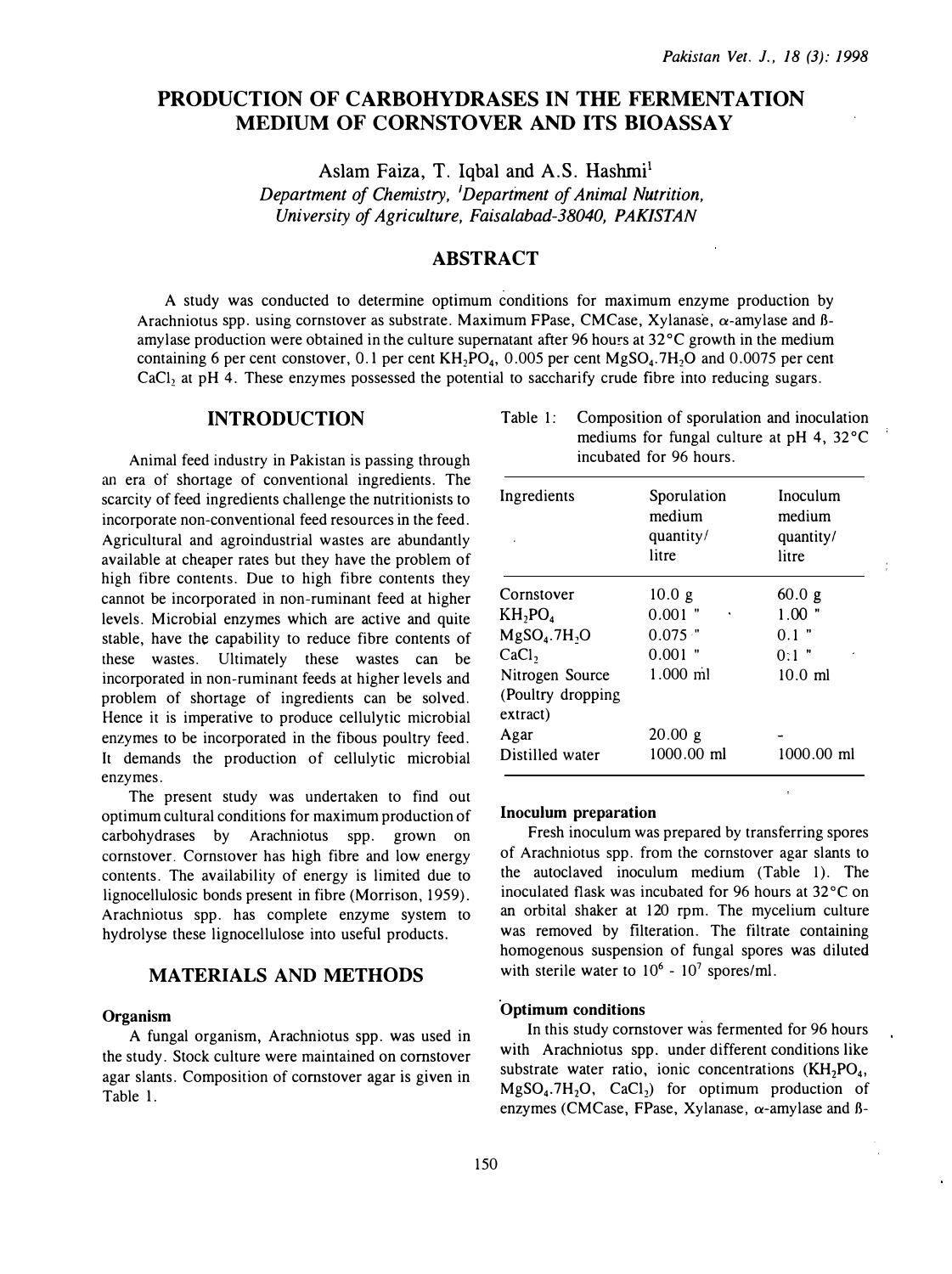amylase) at pH 4 and 32°C temperature in shake medium.

Substrate water ratio (2, 4, 6 and 8) and ionic concentration of  $KH_2PO_4$  (0.05, 0.075, 0.1, and 0.125),  $MgSO<sub>4</sub>$ .7H<sub>2</sub>O (0.0025, 0.005, 0.0075 and  $(0.01)$  and CaCl,  $(0.0025, 0.005, 0.0075$  and  $(0.01)$  were optimized in a series of experiments and most suitable ionic concentration of one experiment was used in next one.

After each experimental study, the broth of fermentation media was filtered through millipore filter paper. The filtrate thus obtained in each experiment was tested for the activity of different enzymes.

### Enzyme Assays

Xylanase activity was determined by the method described by Millor (1959), while the FPase and CMCase activities were determined by the methods described by Gadgil et al. (1995) and  $\alpha$  and B-amylase activities were determined by the methods described by Bernfeld ( 1951).

# RESULTS AND DISCUSSION

### Substrate water ratio

FPase, CMCase, Xylanase,  $\alpha$ -amylase and ßamylase production were determined in the culture supernatant of *Arachniotus* spp. grown in the medium containing different concentrations (2, 4, 6 and 8%) of substrate water ratio. Optimum production of above mentioned enzymes occurred at 6% substrate water ratio as shown in Table 2.

Findings of present study are lower than those of Mousumi and Nanda (1993) who obtained 33 U mg·1  $(0.2 \text{ IU/ml/min})$  Xylanase activity by using 2% jute stalk fermented with *Aspergillus syndowii*. This value is different from present value because jute stalk was found to be more fibrous and less compact. Hence more and easily accessible enzyme to pentose residue than lignocellulose present in comstover.

### Ionic concentrations  $KH, PO<sub>4</sub>$

To study the effect of  $KH_2PO_4$  on the formation of extracellular enzymes (FPase, CMCase, Xylanase,  $\alpha$ amylase and B-amylase) Arachniotus spp. was grown in basal medium containing 6% comstover initially adjusted at various levels of  $KH_2PO_4$  i.e. of 0.05, 0.075, 0.1 and 0.125% (after autoclaving) as shown in Table 2. Maximum activities of above mentioned enzymes were recorded at  $0.1\%$  KH<sub>2</sub>PO<sub>4</sub>.

The results are in line with those of Jensen et al. ( 1987). They reported an optimum concentration of  $KH, PO<sub>4</sub> (0.1%)$  in the growth medium containing starch as a carbon source fermented with Thermomyces langinosus. The extracellular amylase produced had shown 0.68 IU/ml activity. This does not agree with the value obtained in the present study. This difference is attributed to the use of insoluble fibrous substrate (comstover) in the present study, while a soluble substrate (starch) was used by Jensen et al. (1987).

### $MgSO<sub>4</sub>$ .7H<sub>2</sub>O

Maximum activities of FPase, CMCase, Xylanase,  $\alpha$ -amylase and B-amylase produced with different concentrations (0.0025, 0.005, 0.0075 and 0.01 %) of  $MgSO<sub>4</sub>$ .7H<sub>2</sub>O along with optimum concentration of  $(0.1\%)$  KH<sub>2</sub>PO<sub>4</sub> and 6% substrate water ratio contained in the growth medium, as shown in Table 2. Highest activities of above mentioned enzymes were obtained when enzyme filtrate contained  $0.005\%$  MgSO<sub>4</sub>.7H<sub>2</sub>O. Findings of present study are lower with those of Mousumi and Nanda (1993). They obtained high Xylanase activity from Aspergillus syndowii during growth on Jute stalk lignocellulose and reported 0.2 IU/ml Xylanase activity with  $0.005\%$  MgSO<sub>1</sub>.7H<sub>2</sub>O after 6 days of incubation at 28°C temperature. The enzyme activity had greater value than that of the present value because Mousumi and Nanda (1993) also used trace elements in the medium alongwith  $MgSO<sub>4</sub>$ .7H<sub>2</sub>O. and KH<sub>2</sub>PO<sub>4</sub>. Chahal et al. (1987) also reported similar findings.

#### CaCl<sub>2</sub>

Various enzyme activities of FPase, CMCase, Xylanase,  $\alpha$ -amylase and B-amylase were assayed by addition of 0.0025, 0.005, 0.0075 and 0.01% CaCl, in the growth medium along with optimum levels of  $KH_2PO_4$  (0.01%), MgSO<sub>4</sub>.7H<sub>1</sub>O (0.005%) and 6% substrate water ratio as shown in Table 2.

Maximum activities of above mentioned enzymes were obtained in the broth of fermentation medium with  $0.0075\%$  CaCl<sub>2</sub>. By increasing the concentration of CaCl, the enzyme activities declined.

Results of present study are in line with those of Sinha and Sengupta (1995) who reported the optimum concentration of CaCl,  $(0.05\%)$ , in growth media of xylan fermented with Termitomyces clypeatus showed 4.8 U/ml xylanase activity. More CaCl, used in this media because xylan contain no Ca, while cornstover already has 0.54 per cent calcium. The enzyme activity value indicated that xylan was better source for Xylanase activity than cornstover.

## REFERENCES

Bemfeld, P., 1951. Enzymes of starch degradation and synthesis. Advances in Enzymol., 12: 379.